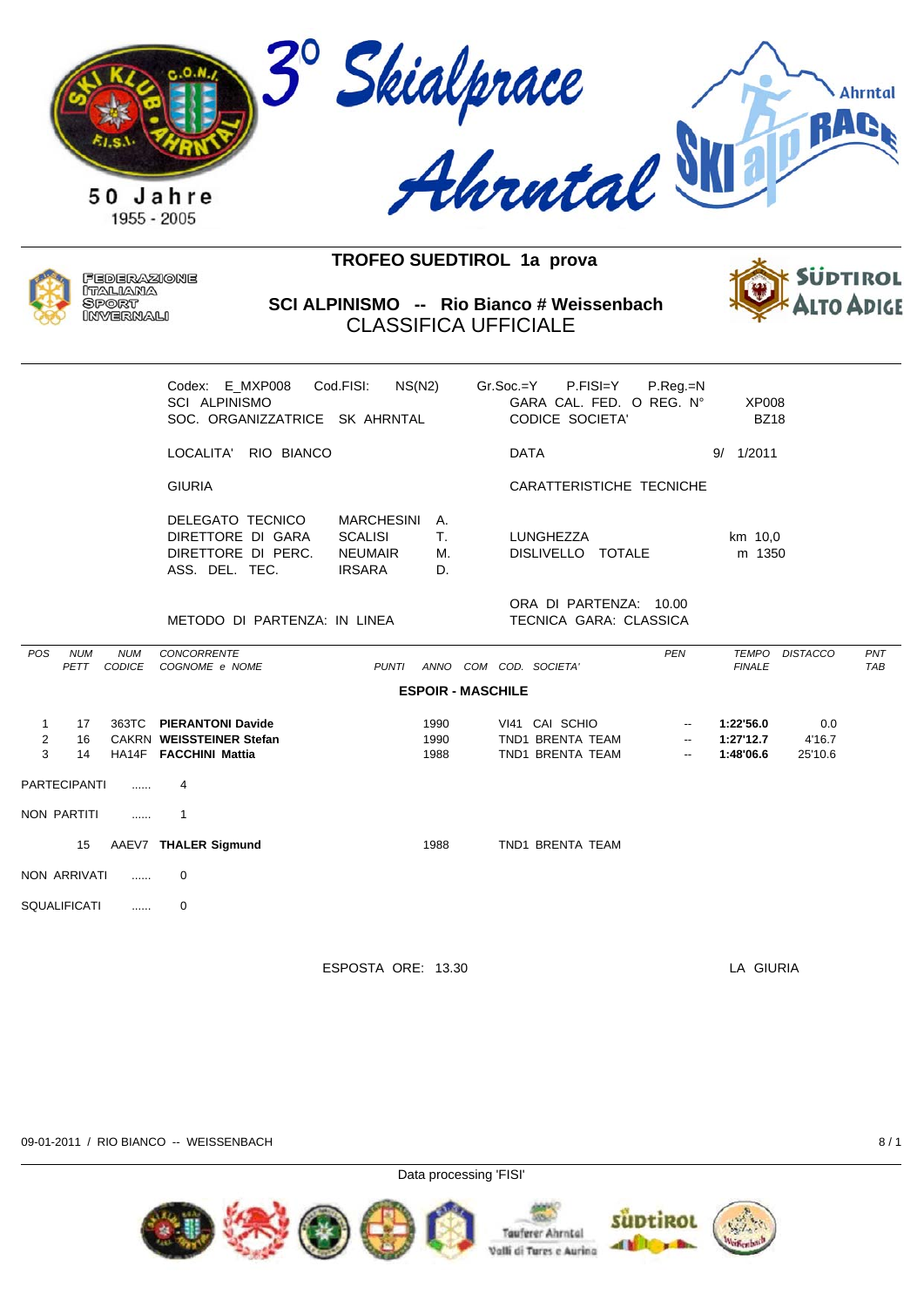



Federazione ITALIANA SPORT INVERNALI

SCI ALPINISMO -- Rio Bianco # Weissenbach **CLASSIFICA UFFICIALE** 



|                                                                              |                                 |                             | Codex: S FXP008<br><b>SCI ALPINISMO</b><br>SOC. ORGANIZZATRICE SK AHRNTAL                                                         | NS(N2)<br>Cod.FISI:                                                    |                                      |                      | $Gr.Soc = Y$<br>P.FISI=Y<br>GARA CAL. FED. O REG. Nº<br><b>CODICE SOCIETA'</b>                            | P.Reg.=N                                                                                                                                 | <b>XP008</b><br><b>BZ18</b>                                   |                                              |                   |
|------------------------------------------------------------------------------|---------------------------------|-----------------------------|-----------------------------------------------------------------------------------------------------------------------------------|------------------------------------------------------------------------|--------------------------------------|----------------------|-----------------------------------------------------------------------------------------------------------|------------------------------------------------------------------------------------------------------------------------------------------|---------------------------------------------------------------|----------------------------------------------|-------------------|
|                                                                              |                                 |                             | LOCALITA'<br>RIO BIANCO                                                                                                           |                                                                        |                                      |                      | <b>DATA</b>                                                                                               |                                                                                                                                          | 9/ 1/2011                                                     |                                              |                   |
|                                                                              |                                 |                             | <b>GIURIA</b>                                                                                                                     |                                                                        |                                      |                      | CARATTERISTICHE TECNICHE                                                                                  |                                                                                                                                          |                                                               |                                              |                   |
|                                                                              |                                 |                             | DELEGATO TECNICO<br>DIRETTORE DI GARA<br>DIRETTORE DI PERC.<br>ASS. DEL. TEC.                                                     | <b>MARCHESINI</b><br><b>SCALISI</b><br><b>NEUMAIR</b><br><b>IRSARA</b> | Α.<br>Τ.<br>М.<br>D.                 |                      | LUNGHEZZA<br>DISLIVELLO TOTALE                                                                            |                                                                                                                                          | km 10,0<br>m 1350                                             |                                              |                   |
|                                                                              |                                 |                             | METODO DI PARTENZA: IN LINEA                                                                                                      |                                                                        |                                      |                      | ORA DI PARTENZA: 10.00<br><b>TECNICA GARA: CLASSICA</b>                                                   |                                                                                                                                          |                                                               |                                              |                   |
| POS                                                                          | <b>NUM</b><br>PETT              | <b>NUM</b><br><b>CODICE</b> | <b>CONCORRENTE</b><br>COGNOME e NOME                                                                                              | <b>PUNTI</b>                                                           |                                      |                      | ANNO COM COD. SOCIETA'                                                                                    | <b>PEN</b>                                                                                                                               | <b>TEMPO</b><br><b>FINALE</b>                                 | <b>DISTACCO</b>                              | PNT<br><b>TAB</b> |
|                                                                              |                                 |                             |                                                                                                                                   |                                                                        |                                      |                      | <b>SENIORES - FEMMINILE</b>                                                                               |                                                                                                                                          |                                                               |                                              |                   |
| $\mathbf{1}$<br>$\overline{\mathbf{c}}$<br>3<br>$\overline{\mathbf{4}}$<br>5 | 201<br>207<br>203<br>204<br>205 | 19V70                       | <b>INNERHOFER Andrea</b><br>80PFR CALLIARI Orietta<br>AAHZW STUFFER Birgit<br>EA5MP DE SIMONE Stefanie<br>4H8AC KOMPATSCHER Julia |                                                                        | 1973<br>1969<br>1976<br>1982<br>1983 | AA<br>AA<br>AA<br>AA | BZ66 Taufers ASV<br>TND1 BRENTA TEAM<br>BZ11 Gossensass ASV<br>BZ11 Gossensass ASV<br>BZ11 Gossensass ASV | $\overline{\phantom{a}}$<br>$\overline{\phantom{a}}$<br>$\overline{\phantom{a}}$<br>$\overline{\phantom{a}}$<br>$\overline{\phantom{a}}$ | 1:42'07.7<br>1:42'58.8<br>1:53'37.4<br>2:06'24.9<br>2:11'37.2 | 0.0<br>51.1<br>11'29.7<br>24'17.2<br>29'29.5 |                   |
|                                                                              | <b>PARTECIPANTI</b>             | .                           | 8                                                                                                                                 |                                                                        |                                      |                      |                                                                                                           |                                                                                                                                          |                                                               |                                              |                   |
|                                                                              | <b>NON PARTITI</b>              | .                           | $\overline{2}$                                                                                                                    |                                                                        |                                      |                      |                                                                                                           |                                                                                                                                          |                                                               |                                              |                   |
|                                                                              | 91<br>208                       | 1KA40                       | <b>BONES Bice</b><br>9A4RN GIANOTTI Raffaella                                                                                     |                                                                        | 1967<br>1976                         |                      | TNA4 VALLE DEI LAGHI<br>AO47 CERVINO VALTOUR                                                              |                                                                                                                                          |                                                               |                                              |                   |

NON ARRIVATI ......  $\overline{1}$ 

> CAFDW GROSS Annemarie 206

**SQUALIFICATI**  $\Omega$ 

ESPOSTA ORE: 13.30

1969

TNH9 BOGN DA NIA

LA GIURIA



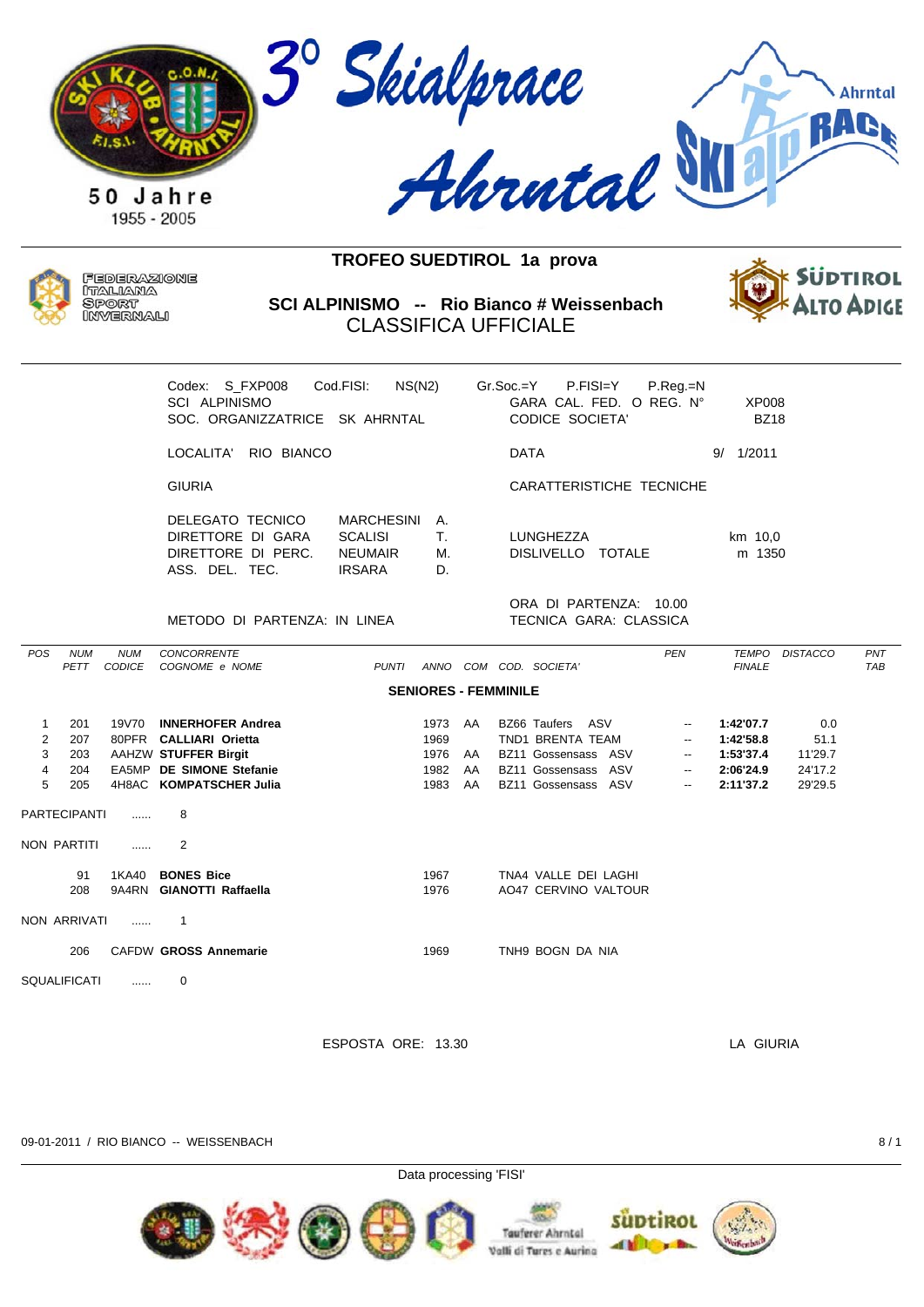



Federazione ITALIANA **SPORT** INVERNALI

**SCI ALPINISMO -- Rio Bianco # Weissenbach** CLASSIFICA UFFICIALE



| Codex: S MXP008<br>SCL ALPINISMO<br>SOC. ORGANIZZATRICE SK AHRNTAL            | NS(N2)<br>Cod.FISI:                                                    |                      |             | $Gr.Soc = Y$ P.FISI $=Y$<br>$GARA$ CAL. FFD. O RFG. $N^{\circ}$<br>CODICE SOCIETA' | $P_{\cdot}$ Reg $_{\cdot}$ =N | XP008<br><b>BZ18</b> |
|-------------------------------------------------------------------------------|------------------------------------------------------------------------|----------------------|-------------|------------------------------------------------------------------------------------|-------------------------------|----------------------|
| LOCALITA' RIO BIANCO                                                          |                                                                        |                      | <b>DATA</b> |                                                                                    |                               | 1/2011<br>9/         |
| <b>GIURIA</b>                                                                 |                                                                        |                      |             | CARATTERISTICHE TECNICHE                                                           |                               |                      |
| DELEGATO TECNICO<br>DIRETTORE DI GARA<br>DIRETTORE DI PERC.<br>ASS. DEL. TEC. | <b>MARCHESINI</b><br><b>SCALISI</b><br><b>NEUMAIR</b><br><b>IRSARA</b> | А.<br>Τ.<br>M.<br>D. | LUNGHEZZA   | DISLIVELLO TOTALE                                                                  |                               | km 10,0<br>m 1350    |
|                                                                               |                                                                        |                      |             | ORA DI PARTENZA:                                                                   | 10.00                         |                      |

METODO DI PARTENZA: IN LINEA TECNICA GARA: CLASSICA

| <b>POS</b>     | <b>NUM</b> | <b>NUM</b>    | <b>CONCORRENTE</b>             |              |                            |    |                            | <b>PEN</b>               | <b>TEMPO</b>  | <b>DISTACCO</b> | PNT        |
|----------------|------------|---------------|--------------------------------|--------------|----------------------------|----|----------------------------|--------------------------|---------------|-----------------|------------|
|                | PETT       | <b>CODICE</b> | COGNOME e NOME                 | <b>PUNTI</b> | ANNO                       |    | COM COD. SOCIETA'          |                          | <b>FINALE</b> |                 | <b>TAB</b> |
|                |            |               |                                |              | <b>SENIORES - MASCHILE</b> |    |                            |                          |               |                 |            |
|                |            |               |                                |              |                            |    |                            |                          |               |                 |            |
| 1              | 3          | HA307         | <b>MAIR Friedl</b>             |              | 1983                       | AA | ASV<br><b>BZ66 Taufers</b> | $\overline{\phantom{a}}$ | 1:12'43.5     | 0.0             |            |
| 2              | 82         | 10H3K         | <b>FOLLADOR Alessandr</b>      |              | 1983                       |    | <b>BLA1 DOLOMITI SKI</b>   | $\overline{\phantom{a}}$ | 1:16'45.0     | 4'01.5          |            |
| 3              | 71         |               | AUT0027 FASSER Alexander       |              | 1975                       |    | <b>AUSTRIA</b>             | $\overline{\phantom{a}}$ | 1:17'11.0     | 4'27.5          |            |
| 4              | 60         | 1H2CC         | <b>TRETTEL Thomas</b>          |              | 1985                       |    | TNH9 BOGN DA NIA           | $\overline{\phantom{a}}$ | 1:18'55.8     | 6'12.3          |            |
| 5              | 76         | 3D52H         | <b>GALIZZI Davide</b>          |              | 1983                       |    | TND1 BRENTA TEAM           | --                       | 1:19'32.3     | 6'48.8          |            |
| 6              | 119        | 9AC97         | <b>BECCARI Filippo</b>         |              | 1979                       | TN | TN45 SKI TEAM FASSA        | $\overline{\phantom{a}}$ | 1:19'37.4     | 6'53.9          |            |
| $\overline{7}$ | 4          | 8094W         | <b>INNERHOFER Paul</b>         |              | 1974                       | AA | ASV<br>BZ66 Taufers        | $\overline{\phantom{a}}$ | 1:19'38.2     | 6'54.7          |            |
| 8              | -1         | LALA5         | <b>INNERHOFER Wilhelm</b>      |              | 1973                       | AA | BZ66 Taufers<br>ASV        | $\overline{\phantom{a}}$ | 1:19'41.6     | 6'58.1          |            |
| 9              | 55         | A0368         | <b>CRAFFONARA Lois</b>         |              | 1980                       | AA | BZJH Badia Sport           | $\overline{\phantom{a}}$ | 1:20'21.7     | 7'38.2          |            |
| 10             | 45         |               | <b>3WYXA DE SIMONE Roberto</b> |              | 1984                       | AA | BZ11 Gossensass ASV        | $\overline{\phantom{a}}$ | 1:20'48.3     | 8'04.8          |            |
| 11             | 2          | 53Y7Y         | <b>DORFMANN Manfred</b>        |              | 1970                       | AA | BZ66 Taufers ASV           | $\overline{\phantom{a}}$ | 1:21'41.8     | 8'58.3          |            |
| 12             | 58         |               | HA8HK FACCHINELLI Marco        |              | 1980                       |    | TNH9 BOGN DA NIA           | $\overline{\phantom{a}}$ | 1:21'58.3     | 9'14.8          |            |
| 13             | 17         | 363TC         | <b>PIERANTONI Davide</b>       |              | 1990                       |    | VI41 CAI SCHIO             | $\overline{\phantom{a}}$ | 1:22'56.0     | 10'12.5         |            |
| 14             | 67         | 53C78         | <b>CALLIARI Claudio</b>        |              | 1970                       |    | TN40 L'ARCOBALENO          | $\overline{\phantom{a}}$ | 1:23'51.7     | 11'08.2         |            |
| 15             | 89         | 35EA2         | <b>PAT Federico</b>            |              | 1966                       |    | TV36 VALDOBBIADENE         | $\overline{\phantom{a}}$ | 1:24'43.8     | 12'00.3         |            |
| 16             | 73         |               | 4LHMM ANTIGA Ivan              |              | 1971                       |    | TND1 BRENTA TEAM           | $\overline{\phantom{a}}$ | 1:24'48.6     | 12'05.1         |            |
| 17             | 57         |               | 3RDPP VERGINER Roman           |              | 1987                       | AA | BZJH Badia Sport           | $\overline{\phantom{a}}$ | 1:25'30.2     | 12'46.7         |            |
| 18             | 107        |               | 64CER ELSLER Martin            |              | 1966                       |    | TN45 SKI TEAM FASSA        | $\overline{\phantom{a}}$ | 1:25'34.2     | 12'50.7         |            |
| 19             | 97         | 91LAY         | <b>MACCABELLI Michele</b>      |              | 1976                       |    | TNA4 VALLE DEI LAGHI       | $\overline{\phantom{a}}$ | 1:25'57.3     | 13'13.8         |            |
| 20             | 7          | 7361A         | <b>UNTERHUBER Gerhard</b>      |              | 1969                       | AA | ASV<br>BZ66 Taufers        | $\overline{\phantom{a}}$ | 1:26'26.6     | 13'43.1         |            |
| 21             | 16         |               | CAKRN WEISSTEINER Stefan       |              | 1990                       |    | TND1 BRENTA TEAM           | $\overline{\phantom{a}}$ | 1:27'12.7     | 14'29.2         |            |
| 22             | 48         | FALE4         | <b>WELLENZOHN Klaus</b>        |              | 1972                       | AA | <b>BZE2 Martell</b><br>ASV | $\overline{\phantom{a}}$ | 1:28'05.5     | 15'22.0         |            |
| 23             | 106        | 91LC1         | <b>FERRARI Gianluca</b>        |              | 1973                       |    | TN45 SKI TEAM FASSA        | $\overline{\phantom{a}}$ | 1:28'13.5     | 15'30.0         |            |
| 24             | 81         |               | FA7ND CALZOLARI Nicola         |              | 1983                       |    | <b>BLA1 DOLOMITI SKI</b>   | --                       | 1:29'00.3     | 16'16.8         |            |
| 25             | 62         | 64AH7         | <b>CAPPELLETTI Daniele</b>     |              | 1982                       | AA | BZA9 4° Rgt. Alpini<br>P   | $\overline{\phantom{a}}$ | 1:29'37.6     | 16'54.1         |            |
| 26             | 49         | CALNT         | <b>ERHARD Alexander</b>        |              | 1978                       | AA | <b>BZE2 Martell</b><br>ASV | $\overline{\phantom{a}}$ | 1:30'16.9     | 17'33.4         |            |
| 27             | 69         | HA5FL         | <b>BIASIOLI</b> Andrea         |              | 1983                       |    | TN40 L'ARCOBALENO          | $\overline{\phantom{a}}$ | 1:30'53.2     | 18'09.7         |            |
|                |            |               |                                |              |                            |    |                            |                          |               |                 |            |

09-01-2011 / RIO BIANCO -- WEISSENBACH 8 / 1





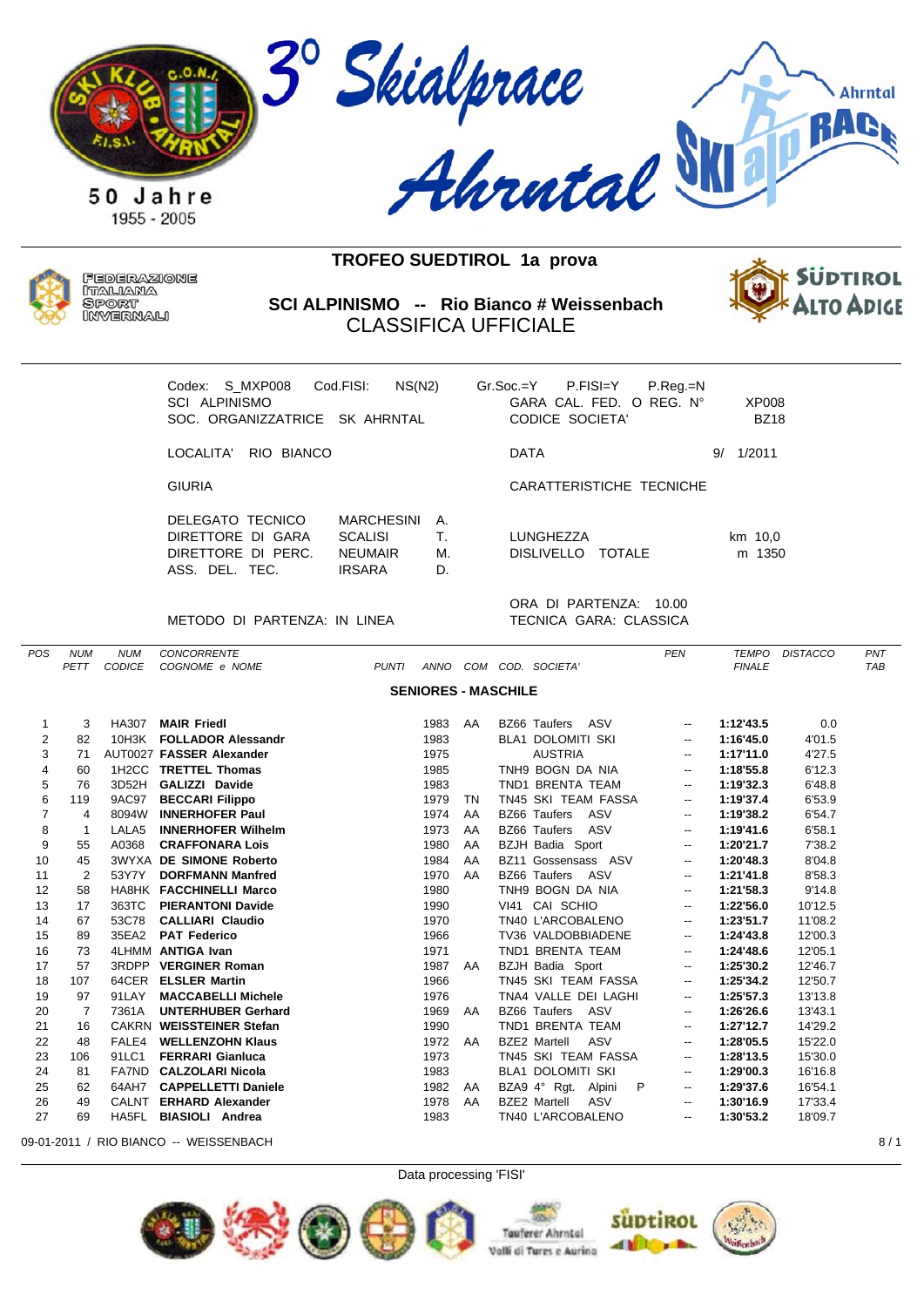| POS      | <b>NUM</b><br>PETT | <b>NUM</b><br>CODICE | <b>CONCORRENTE</b><br>COGNOME e NOME                | <b>PUNTI</b> |              |           | ANNO COM COD. SOCIETA'                           | <b>PEN</b>                                           | <b>TEMPO</b><br><b>FINALE</b> | <b>DISTACCO</b>    | PN <sub>1</sub><br>TAE |
|----------|--------------------|----------------------|-----------------------------------------------------|--------------|--------------|-----------|--------------------------------------------------|------------------------------------------------------|-------------------------------|--------------------|------------------------|
|          |                    |                      |                                                     |              |              |           |                                                  |                                                      |                               |                    |                        |
| 28       | 87                 |                      | COFMR PIZZOLLI Luca                                 |              | 1966         | TN        | TN18 TUENNO                                      | $\overline{\phantom{a}}$                             | 1:31'05.8                     | 18'22.3            |                        |
| 29       | 111                |                      | 703JK VARESCO Luca                                  |              | 1978         |           | TNC5 US CORNACCI                                 | $\overline{\phantom{a}}$                             | 1:31'19.4                     | 18'35.9            |                        |
| 30       | 80                 |                      | CAVTD PROTTI Andrea                                 |              | 1981         |           | BLA1 DOLOMITI SKI                                | $\overline{\phantom{a}}$                             | 1:32'07.7                     | 19'24.2            |                        |
| 31       | 51                 |                      | EAM8Y KOFLER Horst                                  |              | 1975         | AA        | BZ92 Prags ASV                                   | $\overline{\phantom{a}}$                             | 1:32'19.7                     | 19'36.2            |                        |
| 32<br>33 | 88<br>79           |                      | 1LHVH GASPERETTI Ivan<br>553RN DALLA VENEZIA Luca   |              | 1969<br>1978 | <b>TN</b> | TN18 TUENNO<br><b>BLA1 DOLOMITI SKI</b>          | $\overline{\phantom{a}}$<br>$\overline{\phantom{a}}$ | 1:32'21.6<br>1:32'56.3        | 19'38.1<br>20'12.8 |                        |
| 34       | 112                |                      | DAV35 DELLAGIACOMO Andrea                           |              | 1981         |           | TNF3 US DOLOMITICA                               | $\overline{\phantom{a}}$                             | 1:33'40.7                     | 20'57.2            |                        |
| 35       | 8                  |                      | 67XW1 STEGER Thomas                                 |              | 1968         | AA        | BZ66 Taufers ASV                                 | $\overline{\phantom{a}}$                             | 1:34'43.9                     | 22'00.4            |                        |
| 36       | 44                 |                      | 67HF5 AINHAUSER Walter                              |              | 1983         | AA        | BZ11 Gossensass ASV                              | $\overline{\phantom{a}}$                             | 1:35'29.7                     | 22'46.2            |                        |
| 37       | 41                 |                      | FALE5 GRUBER Franz                                  |              | 1970         | AA        | BZE2 Martell ASV                                 | $\overline{\phantom{a}}$                             | 1:35'44.4                     | 23'00.9            |                        |
| 38       | 56                 |                      | HAFR3 IRSARA Renè                                   |              | 1981         | AA        | <b>BZJH Badia Sport</b>                          | $\overline{\phantom{a}}$                             | 1:36'21.9                     | 23'38.4            |                        |
| 39       | 42                 |                      | FA7M5 HOFER Christoph                               |              | 1974         | AA        | BZ11 Gossensass ASV                              | $\overline{\phantom{a}}$                             | 1:36'34.2                     | 23'50.7            |                        |
| 40       | 6                  | <b>CAJKJ</b>         | <b>SCHENK Andreas</b>                               |              | 1971         | AA        | BZ66 Taufers ASV                                 | $\overline{\phantom{a}}$                             | 1:37'53.7                     | 25'10.2            |                        |
| 41       | 96                 | 7146F                | <b>BRUNELLI Alessio</b>                             |              | 1976         |           | TNA4 VALLE DEI LAGHI                             | $\overline{\phantom{a}}$                             | 1:38'22.1                     | 25'38.6            |                        |
| 42       | 102                |                      | CATRR BIANCHINI Graziano                            |              | 1978         |           | TND6 VIGOLO VATTARO                              | $\overline{\phantom{a}}$                             | 1:39'03.5                     | 26'20.0            |                        |
| 43       | 66                 |                      | 72VEL RIOLFATTI Riccardo                            |              | 1969         |           | TN40 L'ARCOBALENO                                | $\overline{\phantom{a}}$                             | 1:39'30.1                     | 26'46.6            |                        |
| 44       | 110                |                      | FADRA SOMMAVILLA Mauro                              |              | 1976         |           | TN45 SKI TEAM FASSA                              | $\overline{\phantom{a}}$                             | 1:39'31.6                     | 26'48.1            |                        |
| 45       | 68                 |                      | DAK8R BETTEGA Federico                              |              | 1977         |           | TN40 L'ARCOBALENO                                | $\overline{\phantom{a}}$                             | 1:39'42.0                     | 26'58.5            |                        |
| 46       | 121                |                      | 4D1T3 WIESSTEINER Leonhard<br>3RDR5 IRSARA Michael  |              | 1974         | AA        | BZ66 Taufers ASV                                 | $\overline{\phantom{a}}$                             | 1:40'44.6<br>1:41'24.4        | 28'01.1            |                        |
| 47<br>48 | 53<br>103          | 1APL7                | <b>BUONOMINI Giacomo</b>                            |              | 1975<br>1980 | AA        | <b>BZJH Badia Sport</b><br>PT26 I MONTAGNA PISTO | $\overline{\phantom{a}}$<br>$\overline{\phantom{a}}$ | 1:42'25.3                     | 28'40.9<br>29'41.8 |                        |
| 49       | 78                 | 9AA90                | <b>VIRGOLIN Roberto</b>                             |              | 1975         |           | <b>BLA1 DOLOMITI SKI</b>                         | $\overline{\phantom{a}}$                             | 1:43'57.6                     | 31'14.1            |                        |
| 50       | 72                 |                      | EA6P6 UBALDI David                                  |              | 1966         |           | TNA4 VALLE DEI LAGHI                             | $\overline{\phantom{a}}$                             | 1:44'03.8                     | 31'20.3            |                        |
| 51       | 83                 |                      | MOD4V RAFFL Marian                                  |              | 1980         |           | BZ72 Passaier ASC                                | $\overline{\phantom{a}}$                             | 1:44'37.8                     | 31'54.3            |                        |
| 52       | 100                |                      | HAEN1 CORNELLA Luca                                 |              | 1982         |           | TNA4 VALLE DEI LAGHI                             | $\overline{\phantom{a}}$                             | 1:46'06.3                     | 33'22.8            |                        |
| 53       | 64                 |                      | EAMA4 GIOVANNINI Fulvio                             |              | 1966         |           | TN40 L'ARCOBALENO                                | $\overline{\phantom{a}}$                             | 1:46'33.9                     | 33'50.4            |                        |
| 54       | 59                 |                      | LARLW PERLINI Enrico                                |              | 1981         |           | TNH9 BOGN DA NIA                                 | $\overline{\phantom{a}}$                             | 1:46'48.7                     | 34'05.2            |                        |
| 55       | 52                 |                      | 1KL6D PESCOSTA Werner                               |              | 1974         | AA        | <b>BZJH Badia Sport</b>                          | $\overline{\phantom{a}}$                             | 1:48'03.1                     | 35'19.6            |                        |
| 56       | 14                 |                      | HA14F FACCHINI Mattia                               |              | 1988         |           | TND1 BRENTA TEAM                                 | $\overline{\phantom{a}}$                             | 1:48'06.6                     | 35'23.1            |                        |
| 57       | 109                |                      | C05TT DAPORTA Harald                                |              | 1971         |           | TN45 SKI TEAM FASSA                              | $\overline{\phantom{a}}$                             | 1:49'01.5                     | 36'18.0            |                        |
| 58       | 54                 |                      | 1FC6Y TAVELLA Igor                                  |              | 1976         | AA        | <b>BZJH Badia Sport</b>                          | $\overline{\phantom{a}}$                             | 1:49'17.5                     | 36'34.0            |                        |
| 59       | 47                 |                      | 3RT3P FIAMMA Francesco                              |              | 1978         |           | CLS AQ5Y ASC AD                                  | $\overline{\phantom{a}}$                             | 1:50'48.0                     | 38'04.5            |                        |
| 60       | 86                 |                      | DAML6 AGLIONI Luca                                  |              | 1981         |           | TND1 BRENTA TEAM                                 | $\overline{\phantom{a}}$                             | 1:51'19.3                     | 38'35.8            |                        |
| 61<br>62 | 113<br>63          |                      | EAM1Y BERNARDI Alberto<br>CAK5T KEIM Alexander      |              | 1979<br>1976 | TN        | TNA4 VALLE DEI LAGHI<br>CAE PR4A KIMONA ASD      | $\overline{\phantom{a}}$                             | 1:52'12.8<br>1:52'25.0        | 39'29.3<br>39'41.5 |                        |
| 63       | 92                 |                      | HAEMR BENINI Cristiano                              |              | 1973         |           | TNA4 VALLE DEI LAGHI                             | $\overline{\phantom{a}}$<br>$\overline{\phantom{a}}$ | 1:55'06.4                     | 42'22.9            |                        |
| 64       | 77                 |                      | EAN80 COLLAVO Fabio                                 |              | 1974         |           | BLA1 DOLOMITI SKI                                | $\overline{\phantom{a}}$                             | 1:59'00.8                     | 46'17.3            |                        |
| 65       | 90                 |                      | HA6TY MORABITO Remo                                 |              | 1968         |           | TND1 BRENTA TEAM                                 | $\overline{\phantom{a}}$                             | 2:01'35.6                     | 48'52.1            |                        |
| 66       | 70                 |                      | HANXK DEVESCONI Fabrizio                            |              | 1968         |           | TNF1 POL. MOLINA                                 | $\overline{\phantom{a}}$                             | 2:03'24.6                     | 50'41.1            |                        |
| 67       | 108                |                      | CAAWR TROTTNER Tiziano                              |              | 1966         |           | TN45 SKI TEAM FASSA                              | $\overline{\phantom{a}}$                             | 2:14'36.7                     | 1:01'53.2          |                        |
| 68       | 85                 |                      | <b>3WNVP MARANGON Filippo</b>                       |              | 1968         |           | VE13 ANNONE VENETO                               | $\overline{\phantom{a}}$                             | 2:39'04.5                     | 1:26'21.0          |                        |
|          | PARTECIPANTI       | .                    | 89                                                  |              |              |           |                                                  |                                                      |                               |                    |                        |
|          | NON PARTITI        | .                    | 18                                                  |              |              |           |                                                  |                                                      |                               |                    |                        |
|          | 15                 |                      | AAEV7 THALER Sigmund                                |              | 1988         |           | TND1 BRENTA TEAM                                 |                                                      |                               |                    |                        |
|          | 46                 |                      | 1LY3L HEISS Karl                                    |              | 1966         | AA        | BZE2 Martell ASV                                 |                                                      |                               |                    |                        |
|          | 50                 |                      | 1FFXX STEINER Helmuth                               |              | 1970         | AA        | BZ92 Prags ASV                                   |                                                      |                               |                    |                        |
|          | 65                 |                      | 91HCP POLO Claudio                                  |              | 1969         |           | TN40 L'ARCOBALENO                                |                                                      |                               |                    |                        |
|          | 74                 |                      | 3PRPE PELLISSIER Jean                               |              | 1972         |           | AO47 CERVINO VALTOUR                             |                                                      |                               |                    |                        |
|          | 75                 |                      | AA5XD HUBER Philipp                                 |              | 1982         |           | TND1 BRENTA TEAM                                 |                                                      |                               |                    |                        |
|          | 84                 | 6A005                | <b>SINICATO Marco</b>                               |              | 1973         |           | VI41 CAI SCHIO                                   |                                                      |                               |                    |                        |
|          | 93                 |                      | A102M BANAL Eros                                    |              | 1976         |           | TNA4 VALLE DEI LAGHI                             |                                                      |                               |                    |                        |
|          | 94                 |                      | A102N BEATRICI Silvano<br>DA3HR BROSEGHINI Gianluca |              | 1976<br>1976 |           | TNA4 VALLE DEI LAGHI<br>TNA4 VALLE DEI LAGHI     |                                                      |                               |                    |                        |
|          | 95<br>98           |                      | FAMZP BOSETTI Alessio                               |              | 1981         |           | TNA4 VALLE DEI LAGHI                             |                                                      |                               |                    |                        |
|          | 99                 |                      | EAR14 SOMMADOSSI Rudy                               |              | 1981         |           | TNA4 VALLE DEI LAGHI                             |                                                      |                               |                    |                        |
|          | 101                |                      | LA717 BENVENUTI Mirko                               |              | 1984         |           | TNA4 VALLE DEI LAGHI                             |                                                      |                               |                    |                        |
|          | 104                |                      | MOE3M PIPPERGER Reinhard                            |              | 1968         | AA        | BZ18 Ahrntal SK ASV                              |                                                      |                               |                    |                        |
|          | 105                |                      | 91LTP DEGASPERI Michele                             |              | 1968         | TN        | TN01 TEAM VAL DI SOL                             |                                                      |                               |                    |                        |
|          | 114                |                      | 533R9 CASTELLAN Marco                               |              | 1967         | TN        | TN40 L'ARCOBALENO                                |                                                      |                               |                    |                        |
|          | 115                |                      | 49LWM DAMAGGIO Lorenzo                              |              | 1967         | <b>TN</b> | TN40 L'ARCOBALENO                                |                                                      |                               |                    |                        |
|          | 117                |                      | DAMCY POJER Umberto                                 |              | 1971         | <b>TN</b> | TN40 L'ARCOBALENO                                |                                                      |                               |                    |                        |
|          | NON ARRIVATI       | $\ldots$             | 3                                                   |              |              |           |                                                  |                                                      |                               |                    |                        |
|          | 5                  |                      | HAHF4 NIEDERWIESER Christof                         |              | 1974 AA      |           | BZ66 Taufers ASV                                 |                                                      |                               |                    |                        |
|          | 43                 |                      | FAN55 UNTERWEGER Markus                             |              | 1979         | AA        | BZ11 Gossensass ASV                              |                                                      |                               |                    |                        |
|          | 61                 |                      | CAEAL BARTOLI Fabrizio                              |              | 1986         |           | TNH9 BOGN DA NIA                                 |                                                      |                               |                    |                        |
|          | SQUALIFICATI       | $\cdots$             | 0                                                   |              |              |           |                                                  |                                                      |                               |                    |                        |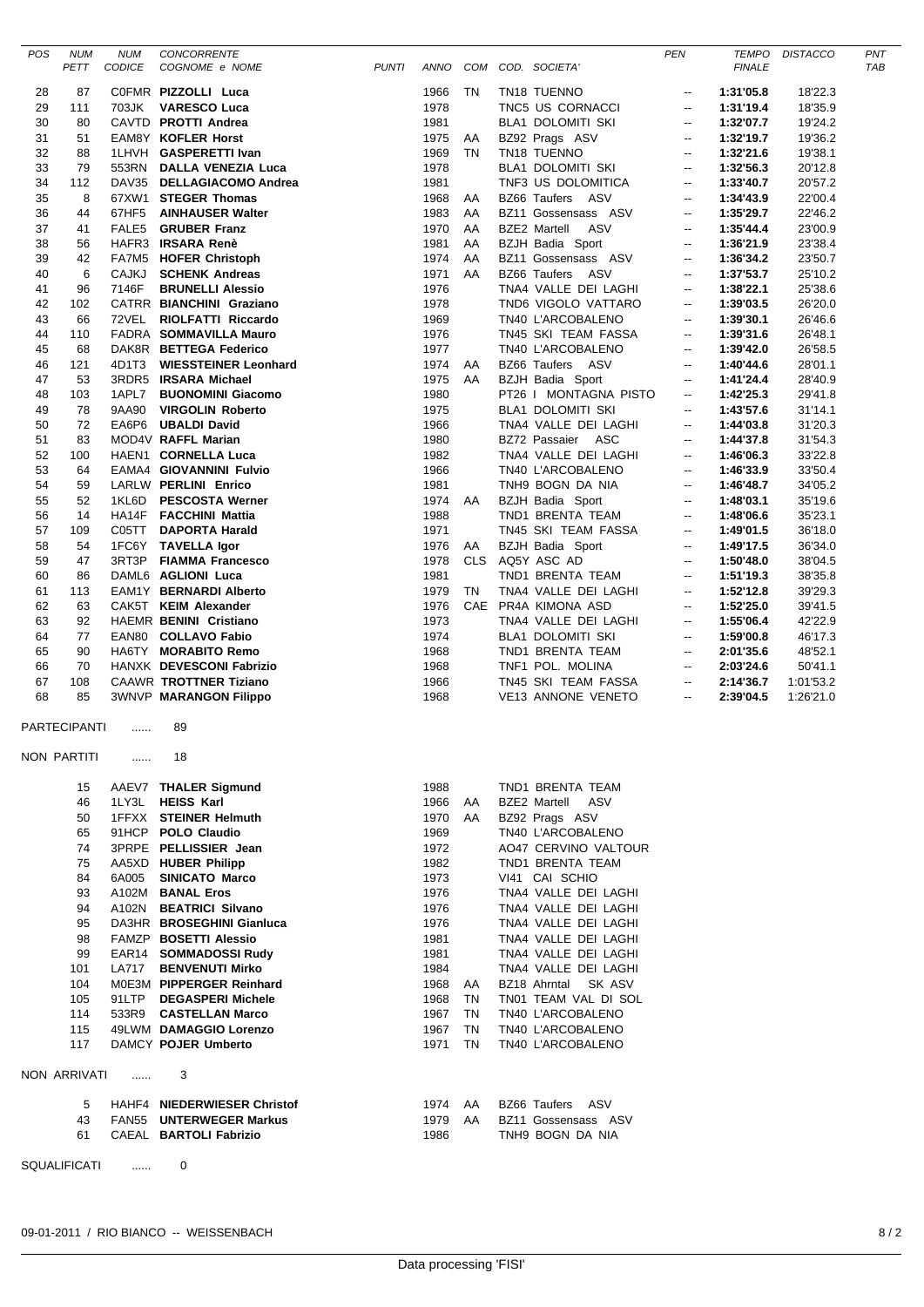| POS | NI IM | NI IM  | CONCORRENTE    |
|-----|-------|--------|----------------|
|     | PFTT  | CODICE | COGNOME e NOME |

**PUNTI ANNO COM COD. SOCIETA'** 

ESPOSTA ORE: 13.30 LA GIURIA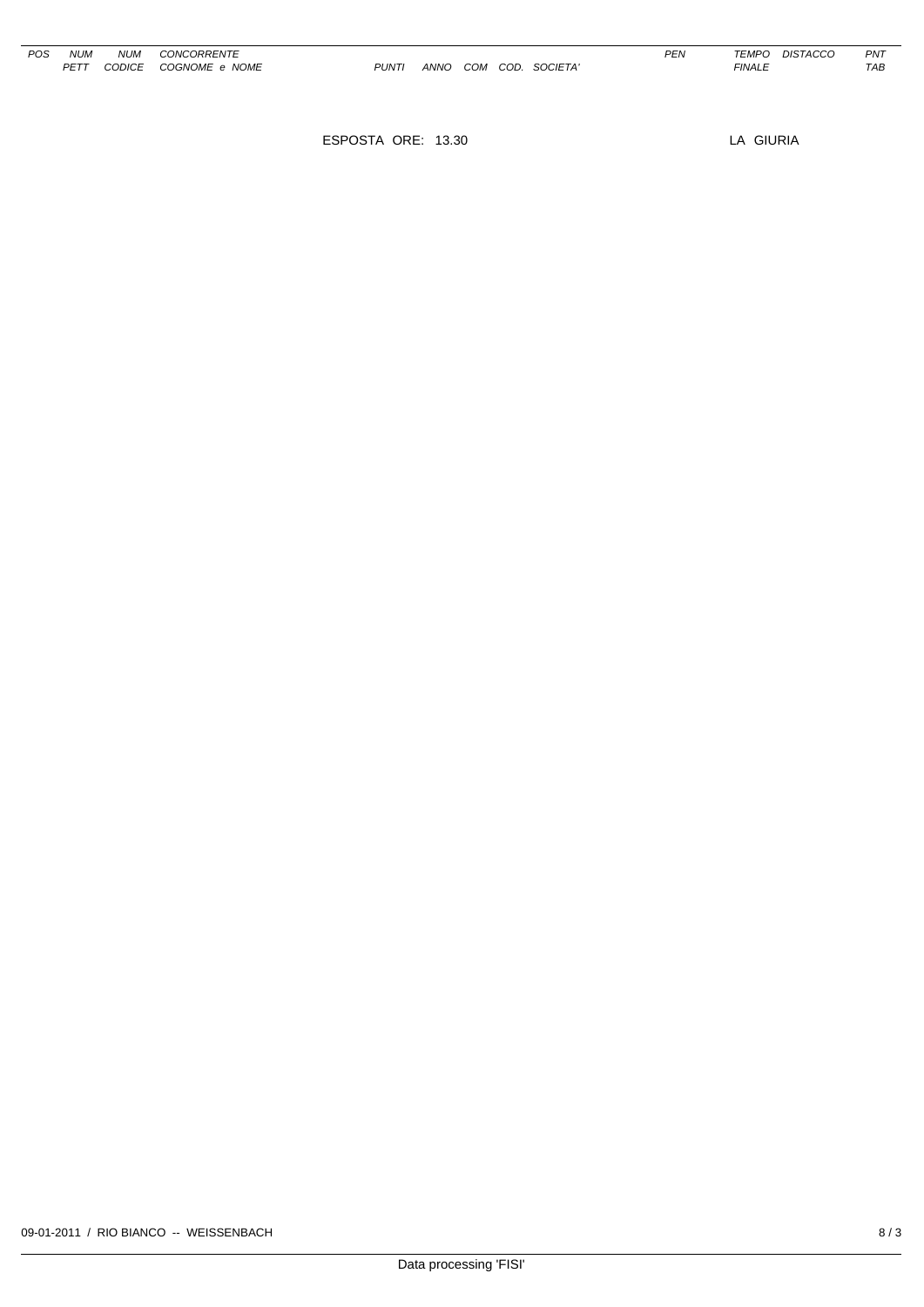



POS

 $\overline{1}$ 

PET

Federazione ITALIANA **SPORT** INVERNALI

SCI ALPINISMO -- Rio Bianco # Weissenbach **CLASSIFICA UFFICIALE** 



|                    |                             | Codex: M FXP008<br><b>SCI ALPINISMO</b><br>SOC. ORGANIZZATRICE SK AHRNTAL     | Cod.FISI:<br>NS(N2)                                                    |                           | $Gr.Soc = Y$ $P.FIS = Y$<br>GARA CAL. FED. O REG. N°<br><b>CODICE SOCIETA'</b> | P.Reg.=N   | <b>XP008</b><br><b>BZ18</b>   |                 |                   |
|--------------------|-----------------------------|-------------------------------------------------------------------------------|------------------------------------------------------------------------|---------------------------|--------------------------------------------------------------------------------|------------|-------------------------------|-----------------|-------------------|
|                    |                             | RIO BIANCO<br>LOCALITA'                                                       |                                                                        |                           | <b>DATA</b>                                                                    |            | 9/ 1/2011                     |                 |                   |
|                    |                             | <b>GIURIA</b>                                                                 |                                                                        |                           | CARATTERISTICHE TECNICHE                                                       |            |                               |                 |                   |
|                    |                             | DELEGATO TECNICO<br>DIRETTORE DI GARA<br>DIRETTORE DI PERC.<br>ASS. DEL. TEC. | <b>MARCHESINI</b><br><b>SCALISI</b><br><b>NEUMAIR</b><br><b>IRSARA</b> | Α.<br>Τ.<br>М.<br>D.      | <b>LUNGHEZZA</b><br>DISLIVELLO TOTALE                                          |            | km 10,0<br>m 1350             |                 |                   |
|                    |                             | METODO DI PARTENZA: IN LINEA                                                  |                                                                        |                           | ORA DI PARTENZA: 10.00<br>TECNICA GARA: CLASSICA                               |            |                               |                 |                   |
| <b>NUM</b><br>PETT | <b>NUM</b><br><b>CODICE</b> | <b>CONCORRENTE</b><br>COGNOME e NOME                                          | <b>PUNTI</b>                                                           | ANNO                      | COM COD. SOCIETA'                                                              | <b>PEN</b> | <b>TEMPO</b><br><b>FINALE</b> | <b>DISTACCO</b> | PNT<br><b>TAB</b> |
|                    |                             |                                                                               |                                                                        | <b>MASTER - FEMMINILE</b> |                                                                                |            |                               |                 |                   |
| 202                |                             | CAX23 SARTOGO Monica                                                          |                                                                        | 1964                      | UD58 US ALDO MORO                                                              |            | 1:54'54.9                     | 0.0             |                   |
|                    |                             |                                                                               |                                                                        |                           |                                                                                |            |                               |                 |                   |

| <b>PARTECIPANTI</b> |   |
|---------------------|---|
| NON PARTITI         | ი |
| NON ARRIVATI        | ŋ |
| <b>SQUALIFICATI</b> |   |

ESPOSTA ORE: 13.30

LA GIURIA

09-01-2011 / RIO BIANCO -- WEISSENBACH

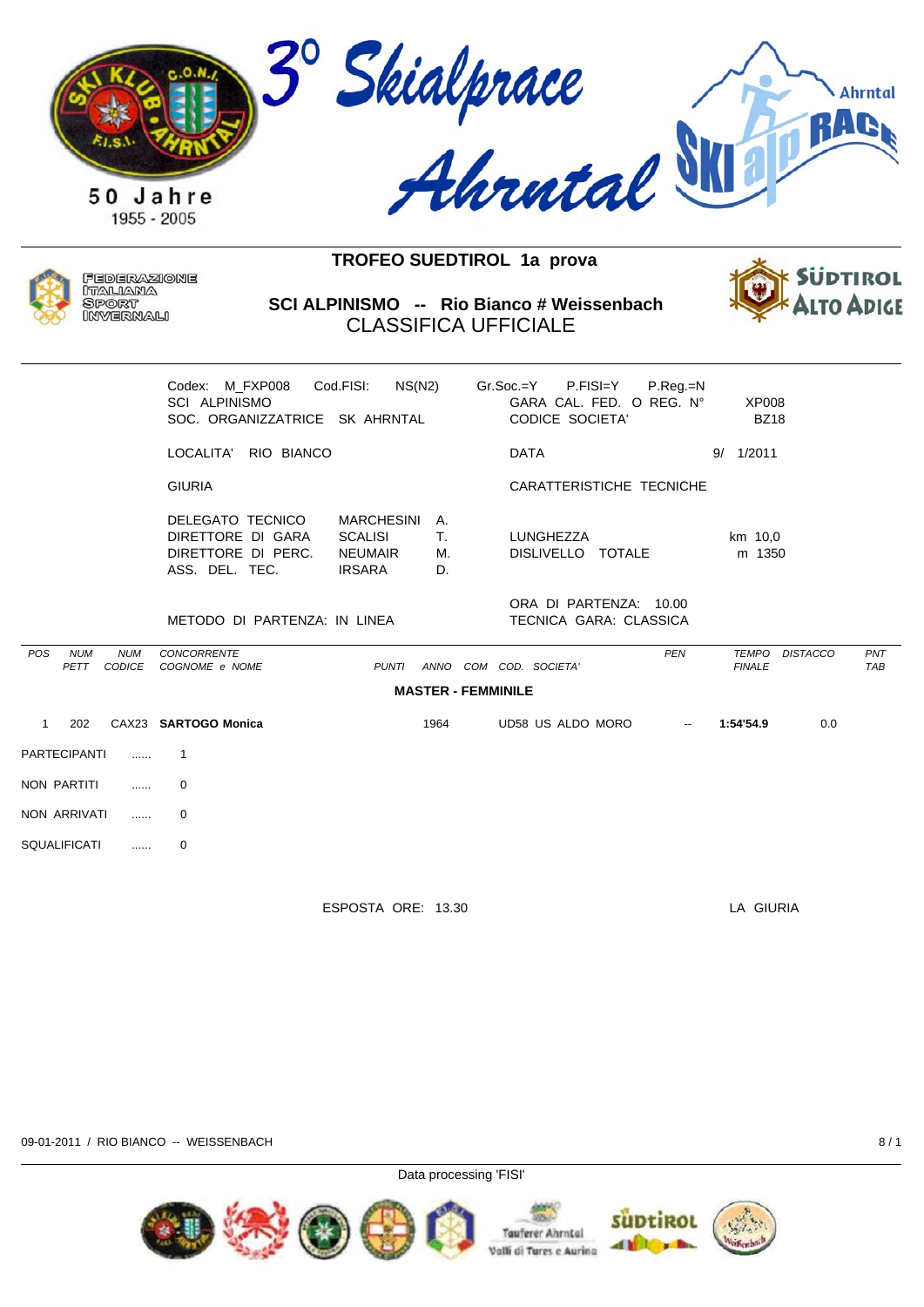



Federazione ITALIANA **SPORT** INVERNALI

**SCI ALPINISMO -- Rio Bianco # Weissenbach** CLASSIFICA UFFICIALE



| Codex: M MXP008<br>SCI ALPINISMO<br>SOC. ORGANIZZATRICE SK AHRNTAL          | NS(N2)<br>Cod.FISI:                                                    |                      | $Gr.Soc = Y$ P.FISI=Y<br>CODICE SOCIETA' | $P_{\cdot}$ Reg $_{\cdot}$ =N<br>GARA CAL. FED. O REG. N° | XP008<br><b>BZ18</b> |
|-----------------------------------------------------------------------------|------------------------------------------------------------------------|----------------------|------------------------------------------|-----------------------------------------------------------|----------------------|
| I OCAI ITA'<br>RIO BIANCO                                                   |                                                                        |                      | <b>DATA</b>                              |                                                           | 1/2011<br>9/         |
| <b>GIURIA</b>                                                               |                                                                        |                      |                                          | CARATTERISTICHE TECNICHE                                  |                      |
| DELEGATO TECNICO<br>DIRETTORE DI GARA<br>DIRETTORE DI PERC.<br>ASS DEL TEC. | <b>MARCHESINI</b><br><b>SCALISI</b><br><b>NEUMAIR</b><br><b>IRSARA</b> | А.<br>Τ.<br>М.<br>D. | LUNGHEZZA                                | DISLIVELLO TOTALE                                         | km 10,0<br>m 1350    |
|                                                                             |                                                                        |                      |                                          | ORA DI PARTENZA:<br>- 10.00                               |                      |

METODO DI PARTENZA: IN LINEA TECNICA GARA: CLASSICA

ORA DI PARTENZA: 10.00

| POS            | <b>NUM</b> | <b>NUM</b>    | <b>CONCORRENTE</b>          |                          |    |                                 | <b>PEN</b>               | <b>TEMPO</b>  | <b>DISTACCO</b> | PNT        |
|----------------|------------|---------------|-----------------------------|--------------------------|----|---------------------------------|--------------------------|---------------|-----------------|------------|
|                | PETT       | <b>CODICE</b> | COGNOME e NOME              | <b>PUNTI</b><br>ANNO     |    | COM COD. SOCIETA'               |                          | <b>FINALE</b> |                 | <b>TAB</b> |
|                |            |               |                             | <b>MASTER - MASCHILE</b> |    |                                 |                          |               |                 |            |
|                |            |               |                             |                          |    |                                 |                          |               |                 |            |
| 1              | 9          |               | 1JHYV WEGER Hubert          | 1963                     | AA | <b>BZ66 Taufers</b><br>ASV      | --                       | 1:28'55.0     | 0.0             |            |
| 2              | 11         |               | 4HM4W STIFTER Hartmann      | 1957                     | AA | ASV<br><b>BZ66 Taufers</b>      | $\overline{\phantom{a}}$ | 1:29'14.6     | 19.6            |            |
| 3              | 25         |               | 67FPN STEINER Anton         | 1965                     | AA | <b>BZE2 Martell</b><br>ASV      | $\overline{\phantom{a}}$ | 1:29'44.5     | 49.5            |            |
| 4              | 13         | 4L774         | <b>RIER Viktor</b>          | 1960                     | AA | <b>BZ66 Taufers</b><br>ASV      | --                       | 1:32'59.4     | 4'04.4          |            |
| 5              | 12         | 0D19V         | <b>STEINHAUSER Peter</b>    | 1953                     | AA | <b>BZ66 Taufers</b><br>ASV      | $\overline{\phantom{a}}$ | 1:34'05.7     | 5'10.7          |            |
| 6              | 37         | 1D11H         | <b>SANTIN Oswald</b>        | 1962                     |    | TN45 SKI TEAM FASSA             | --                       | 1:34'15.2     | 5'20.2          |            |
| $\overline{7}$ | 20         |               | 4H6WM THALER Peter          | 1956                     | AA | BZ11 Gossensass ASV             | --                       | 1:37'10.0     | 8'15.0          |            |
| 8              | 40         | 56H6W         | <b>DEFLORIAN Claudio</b>    | 1964                     |    | TNF3 US DOLOMITICA              | $\overline{\phantom{a}}$ | 1:39'22.5     | 10'27.5         |            |
| 9              | 24         | 052840        | <b>UNTERSTEINER Alois</b>   | 1958                     | AA | <b>BZH8</b> Gsieser-Tal<br>Lauf | $\overline{\phantom{a}}$ | 1:39'58.8     | 11'03.8         |            |
| 10             | 18         |               | AUT0063 ORTNER Helmut       | 1964                     |    | <b>AUSTRIA</b>                  | $\overline{\phantom{a}}$ | 1:41'39.4     | 12'44.4         |            |
| 11             | 32         | 85LYD         | <b>LIRA Giancarlo</b>       | 1965                     |    | TN22 CIMA DODICI                | $\overline{\phantom{a}}$ | 1:41'40.8     | 12'45.8         |            |
| 12             | 36         | <b>LAPJL</b>  | <b>BRUGGER Leonhard</b>     | 1965                     | AA | BZ18 Ahrntal<br>SK ASV          | $\overline{\phantom{a}}$ | 1:41'54.5     | 12'59.5         |            |
| 13             | 23         | 0TL73         | <b>VEZZOLI Alberto</b>      | 1965                     | AA | BZ11 Gossensass ASV             | $\overline{\phantom{a}}$ | 1:44'17.7     | 15'22.7         |            |
| 14             | 22         | 902CV         | <b>LANTHALER Arthur</b>     | 1964                     | AA | BZ11 Gossensass ASV             | $\overline{\phantom{a}}$ | 1:44'37.0     | 15'42.0         |            |
| 15             | 120        | 4D7T1         | <b>PLATZGUMMER Walter</b>   | 1962                     | AA | BZ17 Prad-Raiffeisen            | $\overline{\phantom{a}}$ | 1:44'50.5     | 15'55.5         |            |
| 16             | 21         | LAKJN         | <b>KRöSS Franz</b>          | 1963                     | AA | BZ11 Gossensass ASV             | $\overline{\phantom{a}}$ | 1:47'11.3     | 18'16.3         |            |
| 17             | 39         | 702YR         | <b>DEFLORIAN Giorgio</b>    | 1964                     |    | TNC5 US CORNACCI                | --                       | 1:47'45.8     | 18'50.8         |            |
| 18             | 27         | EAL1N         | <b>TOLLER Roberto</b>       | 1965                     |    | TN40 L'ARCOBALENO               | $\overline{\phantom{a}}$ | 1:47'57.4     | 19'02.4         |            |
| 19             | 30         | 9201T         | <b>ZANOTELLI Tommaso</b>    | 1965                     |    | VI41 CAI SCHIO                  | $\overline{\phantom{a}}$ | 1:50'26.6     | 21'31.6         |            |
| 20             | 33         | 85CRV         | <b>PASQUALINI Agostino</b>  | 1965                     |    | TN22 CIMA DODICI                | $\overline{\phantom{a}}$ | 1:50'51.6     | 21'56.6         |            |
| 21             | 34         | 64H2R         | <b>IOPPI Flaviano</b>       | 1957                     |    | TNA4 VALLE DEI LAGHI            | $\overline{\phantom{a}}$ | 1:56'04.5     | 27'09.5         |            |
| 22             | 38         | A1F8H         | <b>TOMASELLI Graziano</b>   | 1965                     |    | TN85 LAGORAI SKI TEA            | $\overline{\phantom{a}}$ | 1:58'45.2     | 29'50.2         |            |
| 23             | 29         | 57P42         | <b>CORTIVO Vanni</b>        | 1961                     |    | VI41 CAI SCHIO                  | $\overline{\phantom{a}}$ | 1:59'59.3     | 31'04.3         |            |
| 24             | 118        | FAD5J         | <b>GALLER Gianfranc</b>     | 1964                     | TN | TNC5 US CORNACCI                | $\overline{\phantom{a}}$ | 2:05'03.8     | 36'08.8         |            |
| 25             | 26         | M0539         | <b>ELLEMUNTER Johann</b>    | 1958                     | AA | <b>BZJH Badia Sport</b>         | --                       | 2:13'04.7     | 44'09.7         |            |
| 26             | 19         |               | CA3NZ CASARI Mauro          | 1961                     |    | TNE8 ASD CAURIOL                | --                       | 2:19'34.4     | 50'39.4         |            |
| 27             | 28         | 3D52H         | <b>GIACOMELLI Gianmarco</b> | 1965                     |    | TND1 BRENTA TEAM                | $\overline{\phantom{a}}$ | 2:24'41.9     | 55'46.9         |            |
|                |            |               |                             |                          |    |                                 |                          |               |                 |            |

09-01-2011 / RIO BIANCO -- WEISSENBACH 8 / 1

Data processing 'FISI'



Valli di Tures e Aurina

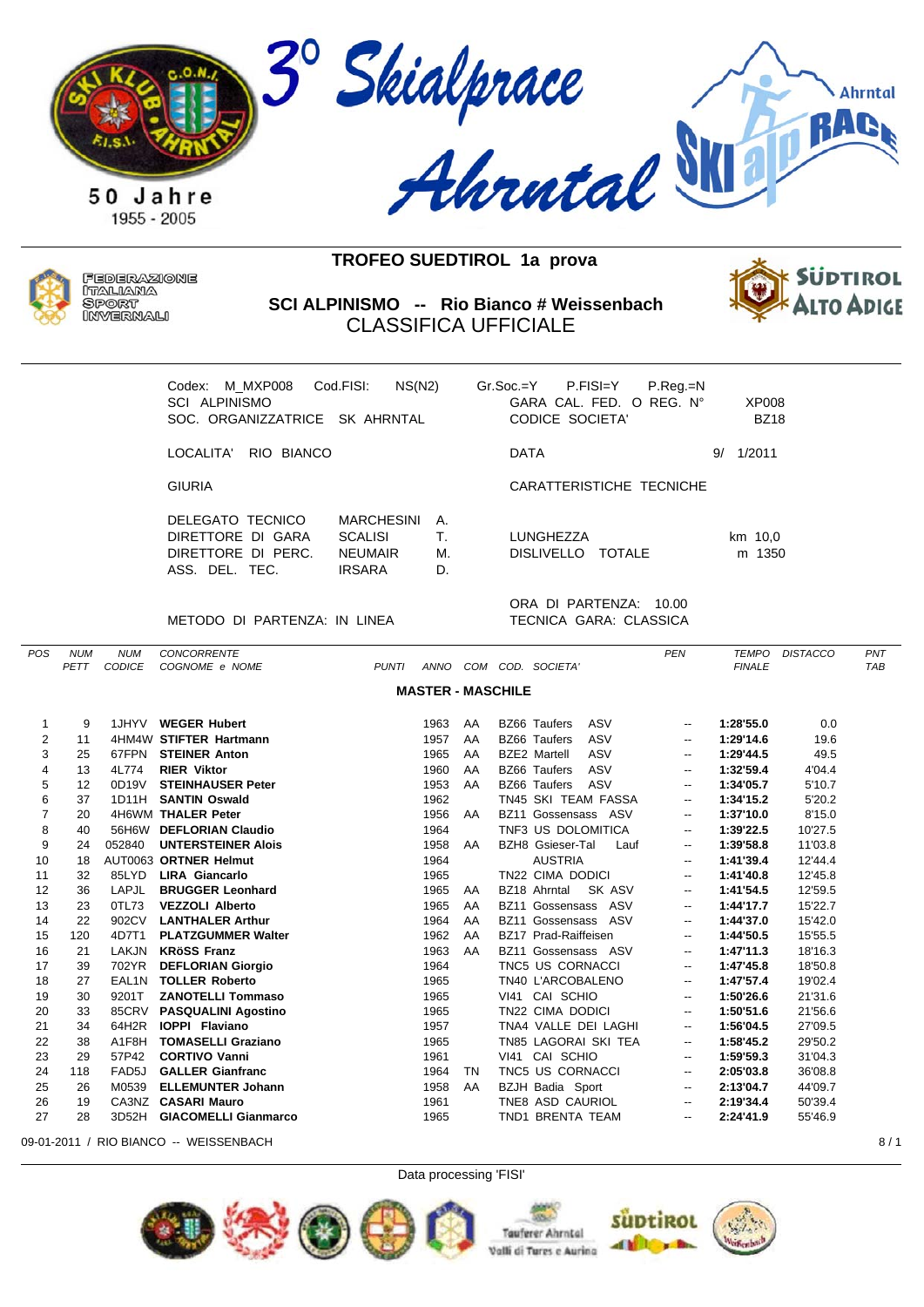| <b>POS</b> | <b>NUM</b>          | <b>NUM</b>    | <b>CONCORRENTE</b>             |              |             |     |                     | <b>PEN</b> | TEMPO         | <b>DISTACCO</b> | PNT        |
|------------|---------------------|---------------|--------------------------------|--------------|-------------|-----|---------------------|------------|---------------|-----------------|------------|
|            | <b>PETT</b>         | <b>CODICE</b> | COGNOME e NOME                 | <b>PUNTI</b> | <b>ANNO</b> | COM | COD. SOCIETA'       |            | <b>FINALE</b> |                 | <b>TAB</b> |
|            |                     |               |                                |              |             |     |                     |            |               |                 |            |
|            | <b>PARTECIPANTI</b> |               | 31                             |              |             |     |                     |            |               |                 |            |
|            |                     |               |                                |              |             |     |                     |            |               |                 |            |
|            |                     |               |                                |              |             |     |                     |            |               |                 |            |
|            | NON PARTITI         | .             | 4                              |              |             |     |                     |            |               |                 |            |
|            |                     |               |                                |              |             |     |                     |            |               |                 |            |
|            | 10                  |               | HA303 HOELLER Karl             |              | 1963        | AA  | BZ66 Taufers<br>ASV |            |               |                 |            |
|            | 31                  |               | COH65 CAMPESTRINI Camillo      |              | 1964        |     | TN22 CIMA DODICI    |            |               |                 |            |
|            |                     |               |                                |              |             |     |                     |            |               |                 |            |
|            | 35                  | DA993         | <b>BIANCHINI Andrea</b>        |              | 1959        |     | TND6 VIGOLO VATTARO |            |               |                 |            |
|            | 116                 |               | DANF9 <b>IORIATTI Giuliano</b> |              | 1964        | TN  | TN40 L'ARCOBALENO   |            |               |                 |            |
|            |                     |               |                                |              |             |     |                     |            |               |                 |            |
|            | NON ARRIVATI        |               | 0                              |              |             |     |                     |            |               |                 |            |
|            |                     |               |                                |              |             |     |                     |            |               |                 |            |
|            |                     |               |                                |              |             |     |                     |            |               |                 |            |
|            | <b>SQUALIFICATI</b> |               | 0                              |              |             |     |                     |            |               |                 |            |
|            |                     |               |                                |              |             |     |                     |            |               |                 |            |

ESPOSTA ORE: 13.30

LA GIURIA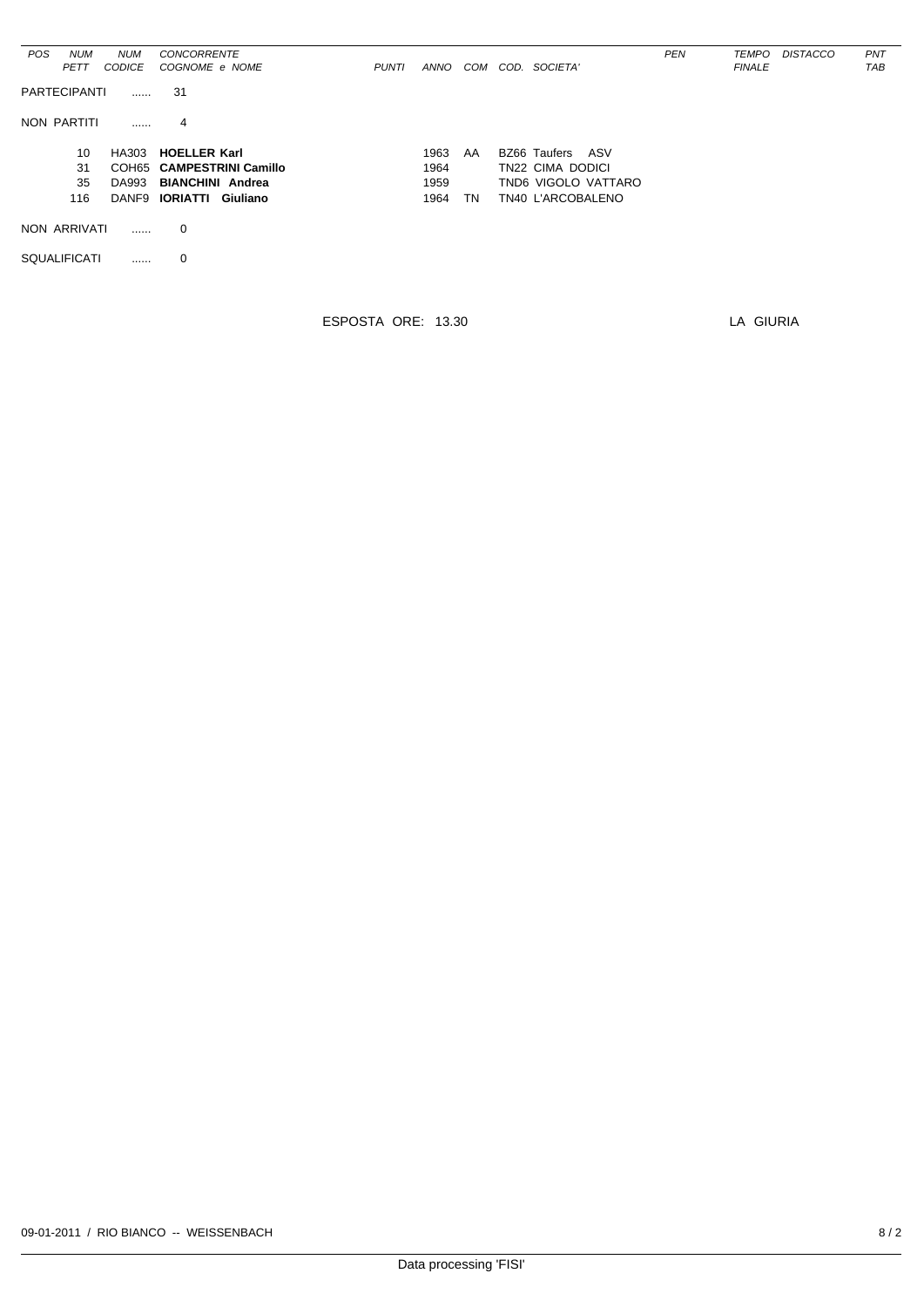



Federazione ITALIANA **SPORT** INVERNALI

SCI ALPINISMO -- Rio Bianco # Weissenbach **CLASSIFICA UFFICIALE** 



|       | Codex: J FXP008<br>SCI ALPINISMO<br>SOC. ORGANIZZATRICE SK AHRNTAL            | Cod.FISI:<br>NS(N2)                                                    |                      | Gr.Soc.=Y   | P.FISI=Y<br>GARA CAL. FED. O REG. N°<br>CODICE SOCIETA' | $P_{\cdot}$ Reg $_{\cdot}$ =N |    | XP008<br><b>BZ18</b>            |     |
|-------|-------------------------------------------------------------------------------|------------------------------------------------------------------------|----------------------|-------------|---------------------------------------------------------|-------------------------------|----|---------------------------------|-----|
|       | RIO BIANCO<br>LOCALITA'                                                       |                                                                        |                      | <b>DATA</b> |                                                         |                               | 9/ | 1/2011                          |     |
|       | <b>GIURIA</b>                                                                 |                                                                        |                      |             | CARATTERISTICHE TECNICHE                                |                               |    |                                 |     |
|       | DELEGATO TECNICO<br>DIRETTORE DI GARA<br>DIRETTORE DI PERC.<br>ASS. DEL. TEC. | <b>MARCHESINI</b><br><b>SCALISI</b><br><b>NEUMAIR</b><br><b>IRSARA</b> | A.<br>Τ.<br>М.<br>D. | LUNGHEZZA   | DISLIVELLO TOTALE                                       |                               |    | km 8,1<br>m 1065                |     |
|       | METODO DI PARTENZA: IN LINEA                                                  |                                                                        |                      |             | ORA DI PARTENZA: 9.30<br>TECNICA GARA: CLASSICA         |                               |    |                                 |     |
| NI IM | <b>CONCORRENTE</b>                                                            |                                                                        |                      |             |                                                         | <b>PFN</b>                    |    | <b>TFMPO</b><br><b>DISTACCO</b> | PNT |

| <b>FINALE</b>               | TAB |  |  |  |  |  |  |  |  |  |  |  |
|-----------------------------|-----|--|--|--|--|--|--|--|--|--|--|--|
| <b>JUNIORES - FEMMINILE</b> |     |  |  |  |  |  |  |  |  |  |  |  |
| 1:57'43.5<br>0.0            |     |  |  |  |  |  |  |  |  |  |  |  |
|                             |     |  |  |  |  |  |  |  |  |  |  |  |
|                             |     |  |  |  |  |  |  |  |  |  |  |  |
|                             |     |  |  |  |  |  |  |  |  |  |  |  |
|                             |     |  |  |  |  |  |  |  |  |  |  |  |
|                             |     |  |  |  |  |  |  |  |  |  |  |  |
|                             |     |  |  |  |  |  |  |  |  |  |  |  |

ESPOSTA ORE: 13.30

LA GIURIA

09-01-2011 / RIO BIANCO -- WEISSENBACH